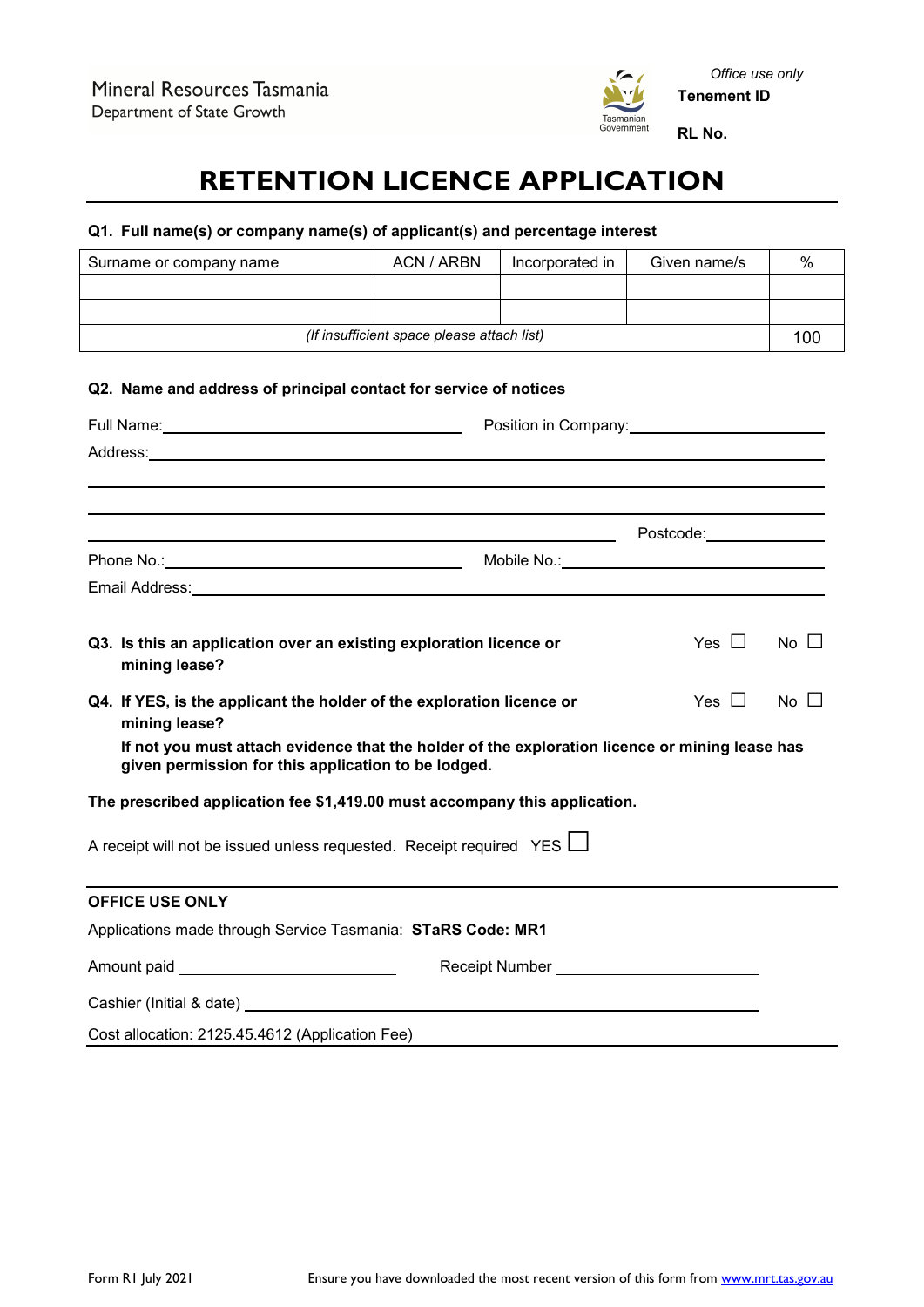### **Q5. Specify the Category of Minerals for which this Retention Licence is sought**

| Note: | Category 1 | Metallic minerals and atomic substances                |  |
|-------|------------|--------------------------------------------------------|--|
|       | Category 2 | Coal, peat, lignite and oil shale                      |  |
|       | Category 3 | Construction minerals - stone, clay & sand             |  |
|       | Category 4 | Petroleum products except oil shale                    |  |
|       | Category 5 | Industrial minerals, precious and semi-precious stones |  |
|       | Category 6 | Geothermal substances                                  |  |
|       |            |                                                        |  |

#### **Specify principal commodities sought**

#### **Q6. What is the area and general locality of this application?**

e.g. 50 km2, 15 km SE of Mt Zeehan.

Please attach a map showing the area or a description by co-ordinates. Specify the datum used.

#### **Q7. Geological report**

A geological report must accompany this application. The report is to be in the format outlined in the MRT *Reporting Guidelines* and must contain:

- 1. Geological plans and/or sections;
- 2. Drill hole locations and assays;
- 3. Methods of determining *in situ* reserves and/or resources including cut-off parameters and SG determinations;
- 4. Summaries of *in situ* reserves and/or resources at appropriate cut-off grades and classified in accordance with the most recent edition of the *Australasian Code for Reporting Exploration Results, Mineral Resources and Ore Reserves* (the JORC Code).

#### **Q8. Feasibility statement**

A feasibility statement which includes the following is to accompany the application.

- 1. Estimates of recoverable reserves and grades.
- 2. Details of mining and treatment methods.
- 3. Estimates of metallurgical recovery.
- 4. Product specification.
- 5. Infrastructure requirements.
- 6. Discussion of environmental factors.
- 7. Estimates of capital and operating costs.
- 8. Market assessment.
- 9. Price and demand forecasts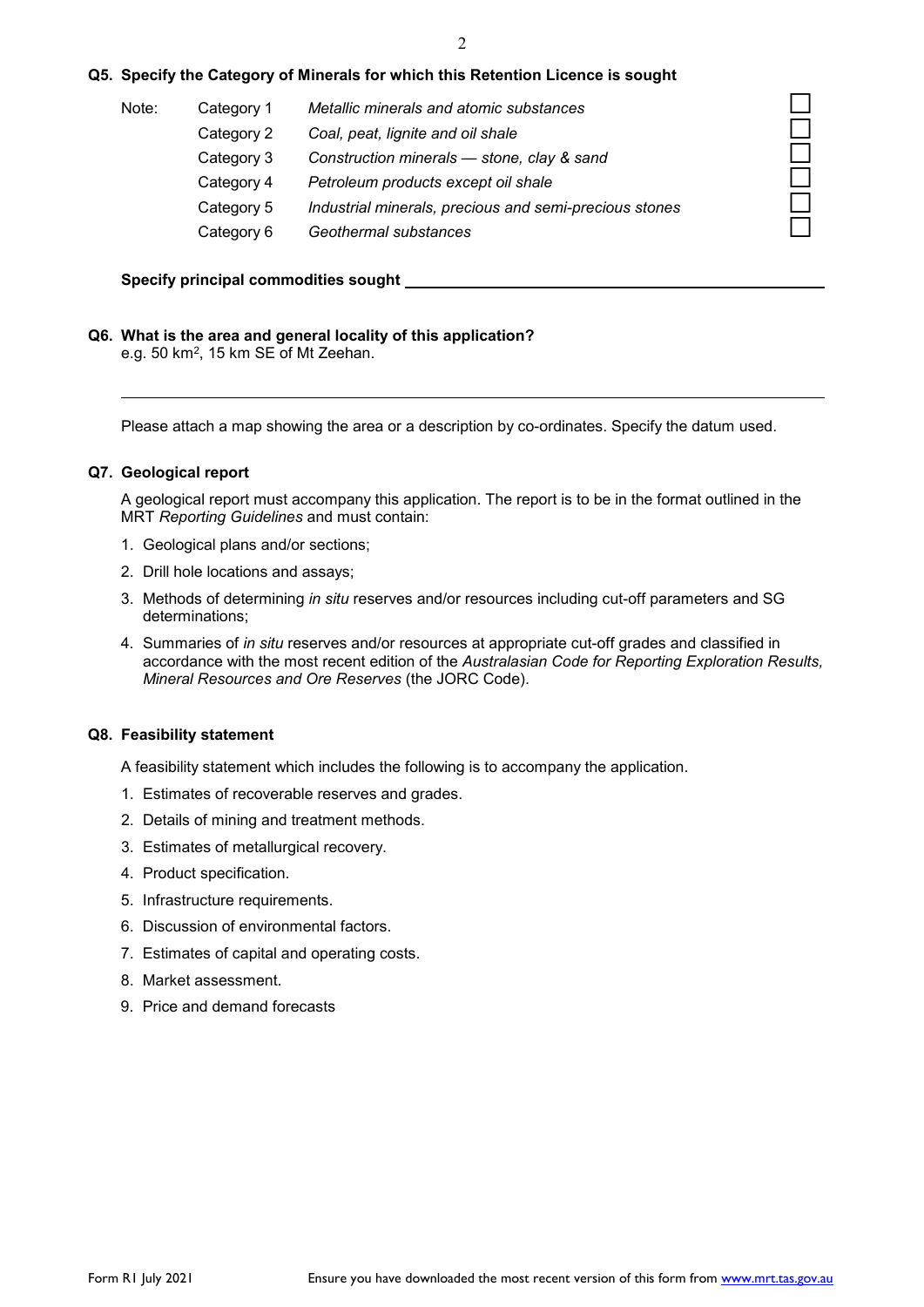#### **Q9. Proposed exploration program and estimated expenditure (for first two years)** Applicants are to outline their proposed exploration program for the first two years.

| Details |  |
|---------|--|
|         |  |
|         |  |
|         |  |
|         |  |
|         |  |
|         |  |

NOTE: If the space provided is insufficient, numbered sheets of the same size as this page (i.e. A4) should be attached.

#### **Q10. Signature on this application**

Applications may be lodged electronically, personally or delivered to the office of the Registrar of Mines by the applicant(s).

| Full Name of Applicant/s | Signatures of Applicant/s | Date |
|--------------------------|---------------------------|------|
|                          |                           |      |
|                          |                           |      |
|                          |                           |      |
|                          |                           |      |

## **Note:**

- 1. If the lodging party is not the applicant (or where the applicant is a company, the Company Secretary or a Director of that company), written evidence must be provided that the lodging party is authorised to do so on behalf of the applicant, for example a signed statement on company letterhead.
- 2. Before a licence can be granted, a copy of the applicant's Public Liability Insurance (PLI) policy document for an amount of \$10 million or \$20 million as determined by the Assessing Geologist, must be provided. The terms and conditions of the licence specify that the Tenement Holder must hold, and keep current, their PLI throughout the term of the licence, and for as long as the Tenement Holder occupies the Tenement Area. To be acceptable the contract of insurance must be with an Australian Prudential Regulation Authority (APRA) approved general insurer or, by exception, an alternate insurer as approved by the Director of Mines.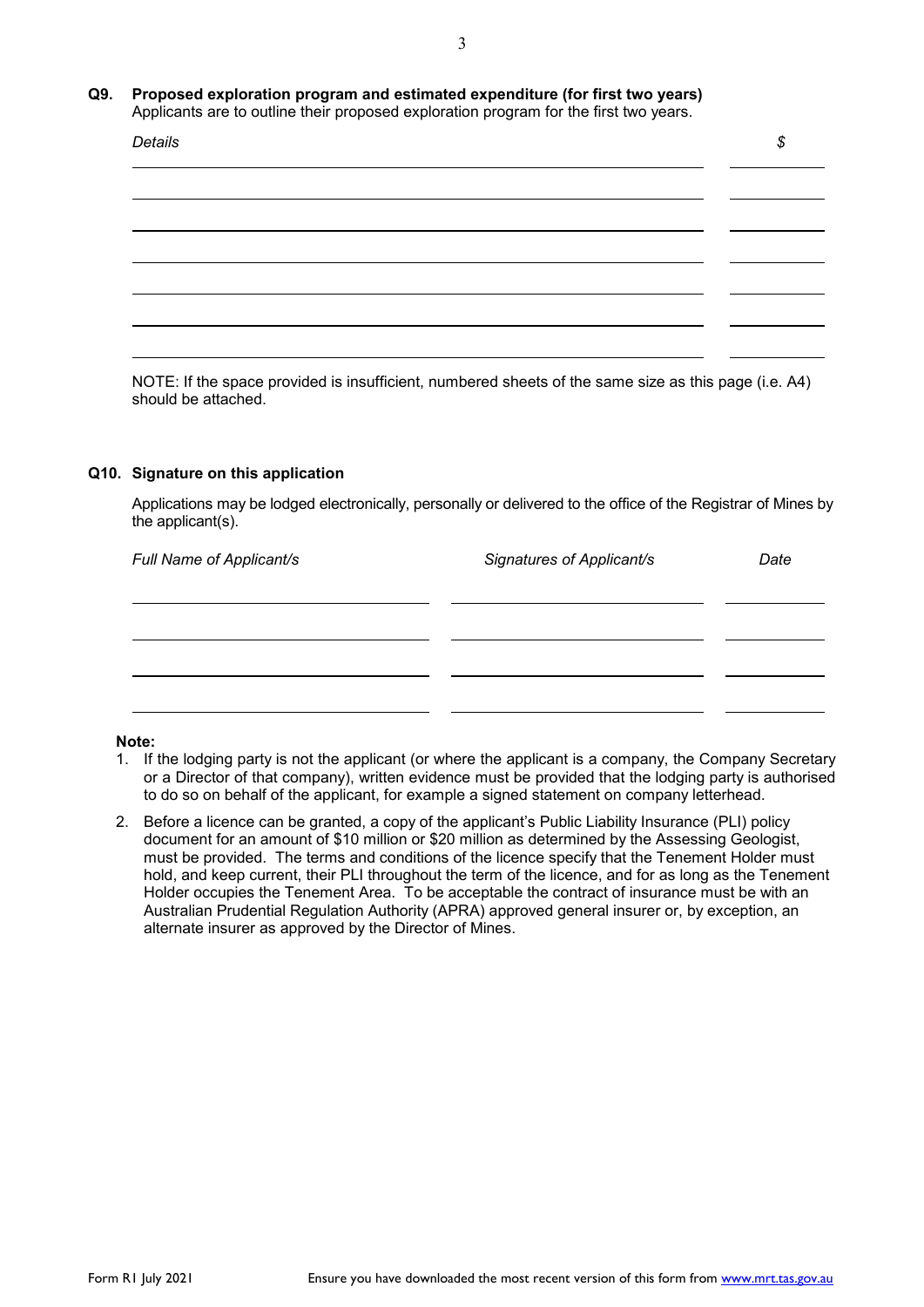# **CHECKLIST**

| The following must accompany the application:                                                                                    | Please tick |
|----------------------------------------------------------------------------------------------------------------------------------|-------------|
| • A plan showing the application area $(Q6)$                                                                                     |             |
| • A geological report, acceptable to the Minister as per instructions on the application $(Q7)$                                  |             |
| • A feasibility statement as per instructions on the application $(Q8)$                                                          |             |
| • Proof of identity of applicant $(Q10)$                                                                                         |             |
| Minimum age of 18 years if applicant is not a company.                                                                           |             |
| e.g. — Individual - Photocopy of Driver's Licence, Passport                                                                      |             |
| Company – Photocopy of Certificate of Incorporation or Australian Companies<br>Number (ACN) and list of directors/office holders |             |
| Evidence that the person signing this application is authorised to do so $(Q10)$<br>$\bullet$                                    |             |
| • Application Fee (Retention Licence):<br>\$1,419.00                                                                             |             |